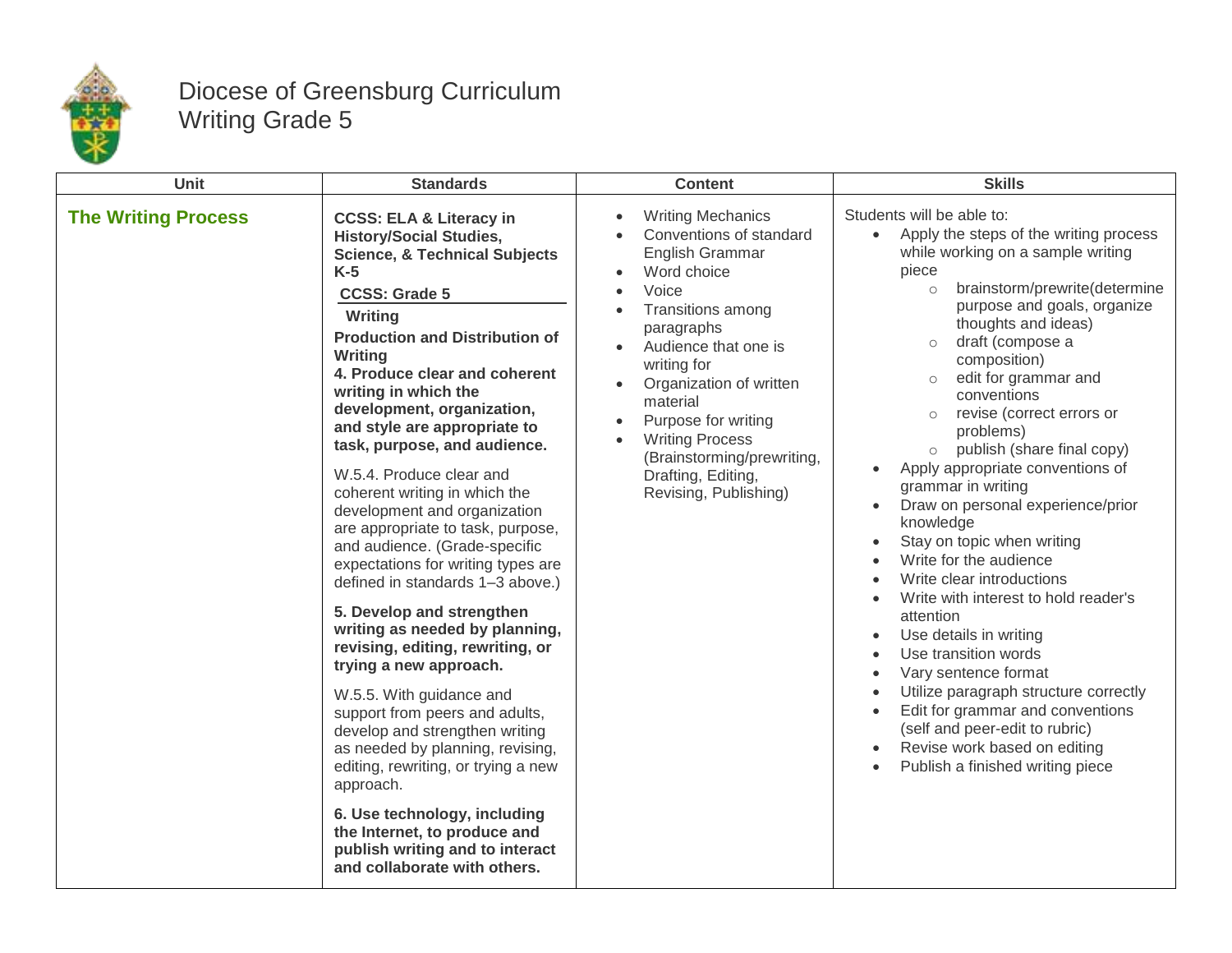| Unit                      | <b>Standards</b>                                                                                                                                                                                                                                                                                                  | <b>Content</b>                                                                                                            | <b>Skills</b>                                                                                                                                                                               |
|---------------------------|-------------------------------------------------------------------------------------------------------------------------------------------------------------------------------------------------------------------------------------------------------------------------------------------------------------------|---------------------------------------------------------------------------------------------------------------------------|---------------------------------------------------------------------------------------------------------------------------------------------------------------------------------------------|
|                           | W.5.6. With some guidance and<br>support from adults, use<br>technology, including the<br>Internet, to produce and publish<br>writing as well as to interact and<br>collaborate with others;<br>demonstrate sufficient command<br>of keyboarding skills to type a<br>minimum of two pages in a single<br>sitting. |                                                                                                                           |                                                                                                                                                                                             |
|                           | <b>Range of Writing</b><br>10. Write routinely over<br>extended time frames (time for<br>research, reflection, and<br>revision) and shorter time<br>frames (a single sitting or a<br>day or two) for a range of<br>tasks, purposes, and<br>audiences.                                                             |                                                                                                                           |                                                                                                                                                                                             |
|                           | W.5.10. Write routinely over<br>extended time frames (time for<br>research, reflection, and revision)<br>and shorter time frames (a single<br>sitting or a day or two) for a<br>range of discipline-specific tasks,<br>purposes, and audiences.                                                                   |                                                                                                                           |                                                                                                                                                                                             |
|                           | © Copyright 2010. National<br>Governors Association Center for<br>Best Practices and Council of<br>Chief State School Officers. All<br>rights reserved.                                                                                                                                                           |                                                                                                                           |                                                                                                                                                                                             |
| <b>Responding to Text</b> | <b>CCSS: ELA &amp; Literacy in</b><br><b>History/Social Studies,</b><br><b>Science, &amp; Technical Subjects</b><br>$K-5$<br><b>CCSS: Grade 5</b><br><b>Writing</b>                                                                                                                                               | <b>Writing Mechanics</b><br>Conventions of standard<br>English Grammar<br>Word choice<br>Voice<br>Transitions<br>Audience | The students will be able to:<br>Write a response to a given text<br>Keep information and ideas relevant<br>to topic<br>Use multiple paragraphs correctly<br>Make logical transitions/order |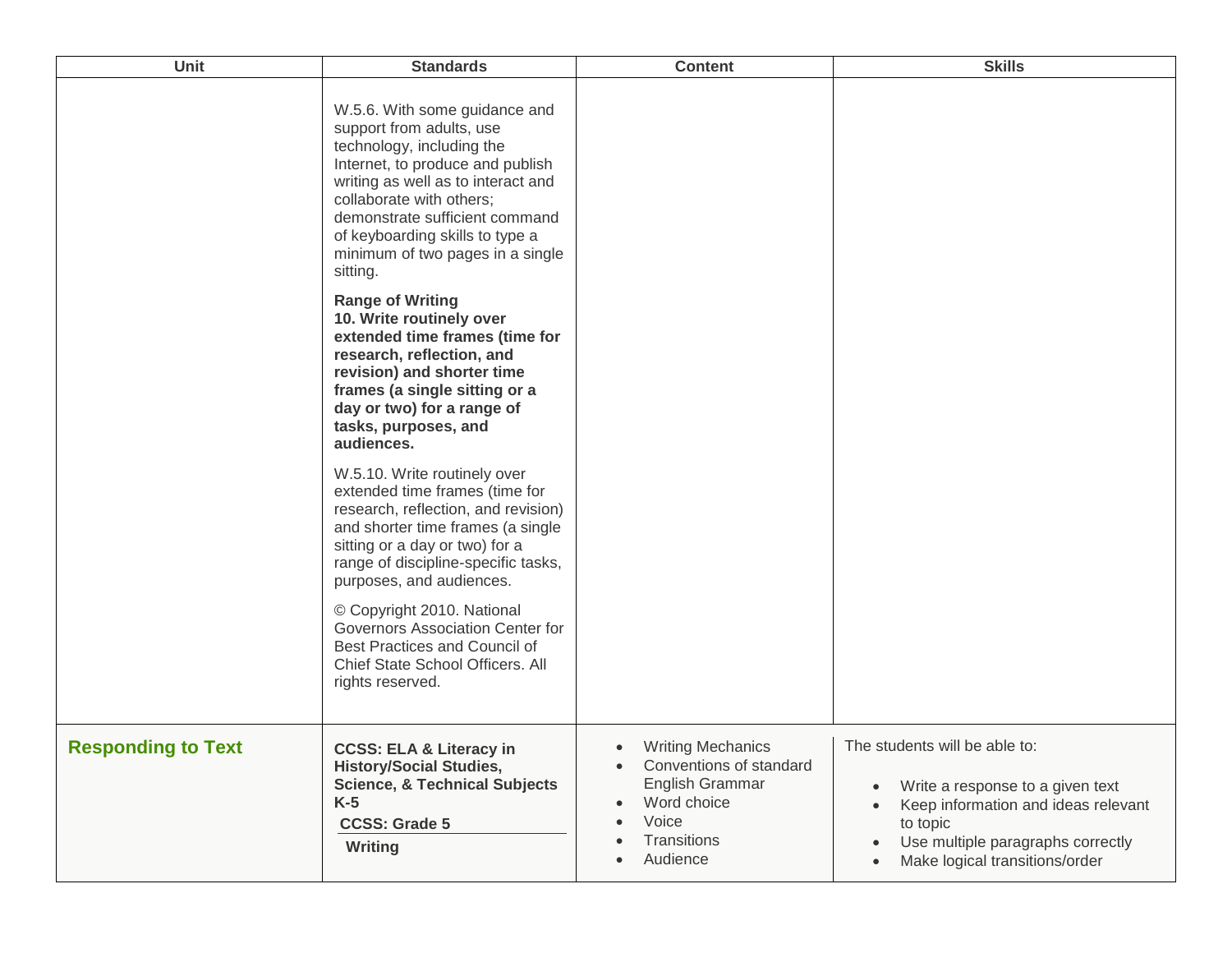| Unit | <b>Standards</b>                                                                                                                                                                                                                                                                                                                                                                                                                                                                                                                                                                                                                                                                                                                                                                                                                                                                                                                                                                                                                                                                                                                                                           | <b>Content</b>          | <b>Skills</b>                                                                                                                                                                                                                                                                                                                                                                                                                                                                                                                                                                                                                                                                                                  |
|------|----------------------------------------------------------------------------------------------------------------------------------------------------------------------------------------------------------------------------------------------------------------------------------------------------------------------------------------------------------------------------------------------------------------------------------------------------------------------------------------------------------------------------------------------------------------------------------------------------------------------------------------------------------------------------------------------------------------------------------------------------------------------------------------------------------------------------------------------------------------------------------------------------------------------------------------------------------------------------------------------------------------------------------------------------------------------------------------------------------------------------------------------------------------------------|-------------------------|----------------------------------------------------------------------------------------------------------------------------------------------------------------------------------------------------------------------------------------------------------------------------------------------------------------------------------------------------------------------------------------------------------------------------------------------------------------------------------------------------------------------------------------------------------------------------------------------------------------------------------------------------------------------------------------------------------------|
|      | <b>Text Types and Purposes</b><br>1. Write arguments to support<br>claims in an analysis of<br>substantive topics or texts,<br>using valid reasoning and<br>relevant and sufficient<br>evidence.<br>W.5.1. Write opinion pieces on<br>topics or texts, supporting a point<br>of view with reasons and<br>information.<br>W.5.1a. Introduce a topic or text<br>clearly, state an opinion, and<br>create an organizational<br>structure in which ideas are<br>logically grouped to support the<br>writer's purpose.<br>W.5.1b. Provide logically ordered<br>reasons that are supported by<br>facts and details.<br>W.5.1c. Link opinion and reasons<br>using words, phrases, and<br>clauses (e.g., consequently,<br>specifically).<br>W.5.1d. Provide a concluding<br>statement or section related to<br>the opinion presented.<br>2. Write<br>informative/explanatory texts<br>to examine and convey<br>complex ideas and information<br>clearly and accurately through<br>the effective selection,<br>organization, and analysis of<br>content.<br><b>W.5.2. Write</b><br>informative/explanatory texts to<br>examine a topic and convey<br>ideas and information clearly. | Organization<br>Purpose | Write clear introduction and<br>conclusion<br>Write to get the attention of the<br>$\bullet$<br>audience<br>Establish voice or tone<br>$\bullet$<br>Edit for grammar and conventions<br>Self-edit with a rubric<br>$\bullet$<br>Peer-edit with a rubric<br>$\bullet$<br>Revise work based on editing<br>Vary sentence format<br>$\bullet$<br>Establish a purpose for writing<br>$\bullet$<br>Begin to use consistent tense<br>$\bullet$<br>Compare and contrast<br>$\bullet$<br>explain the effects of a given cause<br>$\bullet$<br>Write the cause of given effects<br>$\bullet$<br>Use data to enhance their writing<br>$\bullet$<br>Model precise vocabulary<br><b>Examine text reference</b><br>$\bullet$ |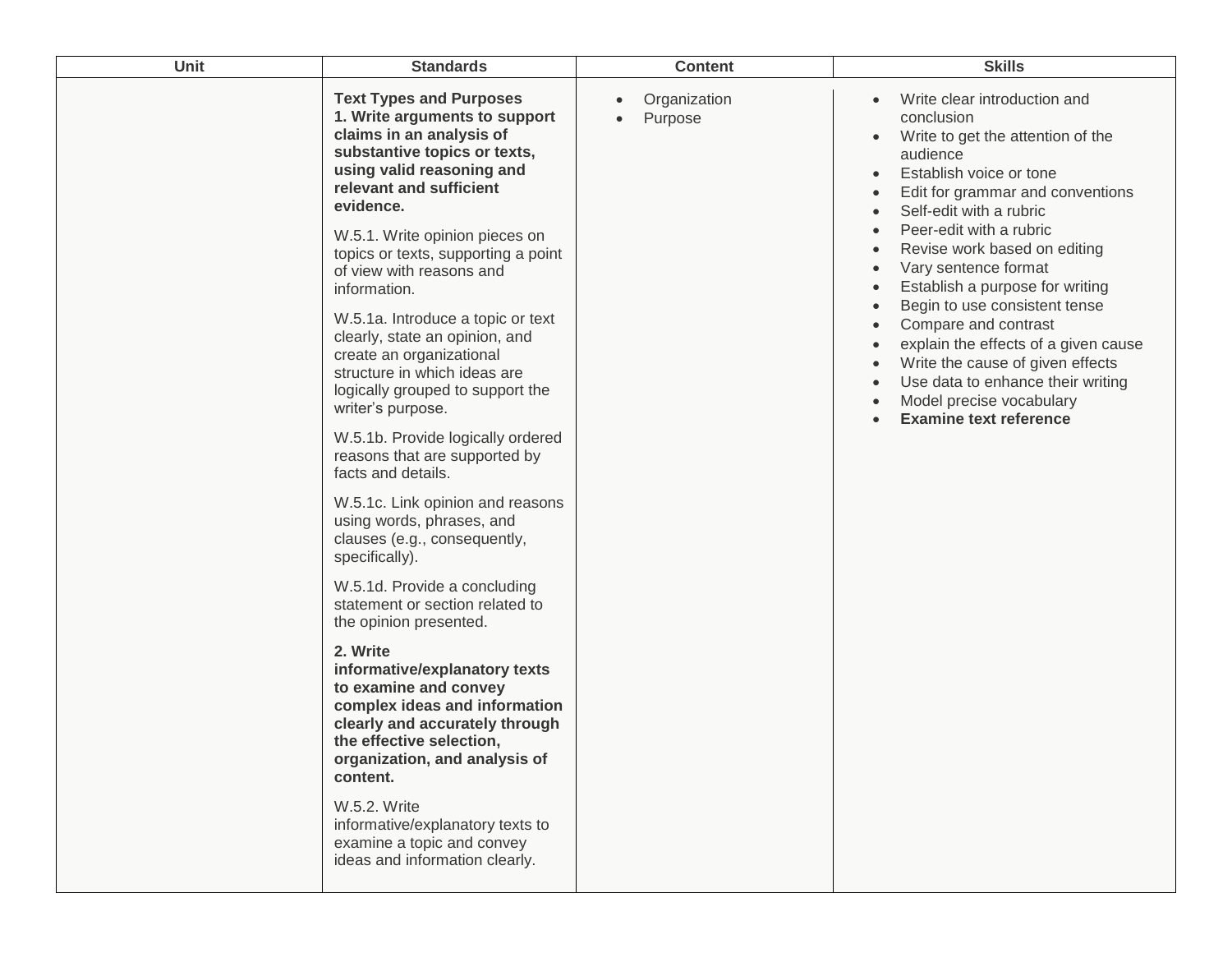| Unit | <b>Standards</b>                                                                                                                                                                                                                                  | <b>Content</b> | <b>Skills</b> |
|------|---------------------------------------------------------------------------------------------------------------------------------------------------------------------------------------------------------------------------------------------------|----------------|---------------|
|      | W.5.2a. Introduce a topic clearly,<br>provide a general observation<br>and focus, and group related<br>information logically; include<br>formatting (e.g., headings),<br>illustrations, and multimedia<br>when useful to aiding<br>comprehension. |                |               |
|      | W.5.2b. Develop the topic with<br>facts, definitions, concrete<br>details, quotations, or other<br>information and examples related<br>to the topic.                                                                                              |                |               |
|      | W.5.2c. Link ideas within and<br>across categories of information<br>using words, phrases, and<br>clauses (e.g., in contrast,<br>especially).                                                                                                     |                |               |
|      | W.5.2d. Use precise language<br>and domain-specific vocabulary<br>to inform about or explain the<br>topic.                                                                                                                                        |                |               |
|      | W.5.2e. Provide a concluding<br>statement or section related to<br>the information or explanation<br>presented.                                                                                                                                   |                |               |
|      | <b>Production and Distribution of</b><br>Writing<br>4. Produce clear and coherent<br>writing in which the<br>development, organization,<br>and style are appropriate to<br>task, purpose, and audience.                                           |                |               |
|      | W.5.4. Produce clear and<br>coherent writing in which the<br>development and organization<br>are appropriate to task, purpose,<br>and audience. (Grade-specific                                                                                   |                |               |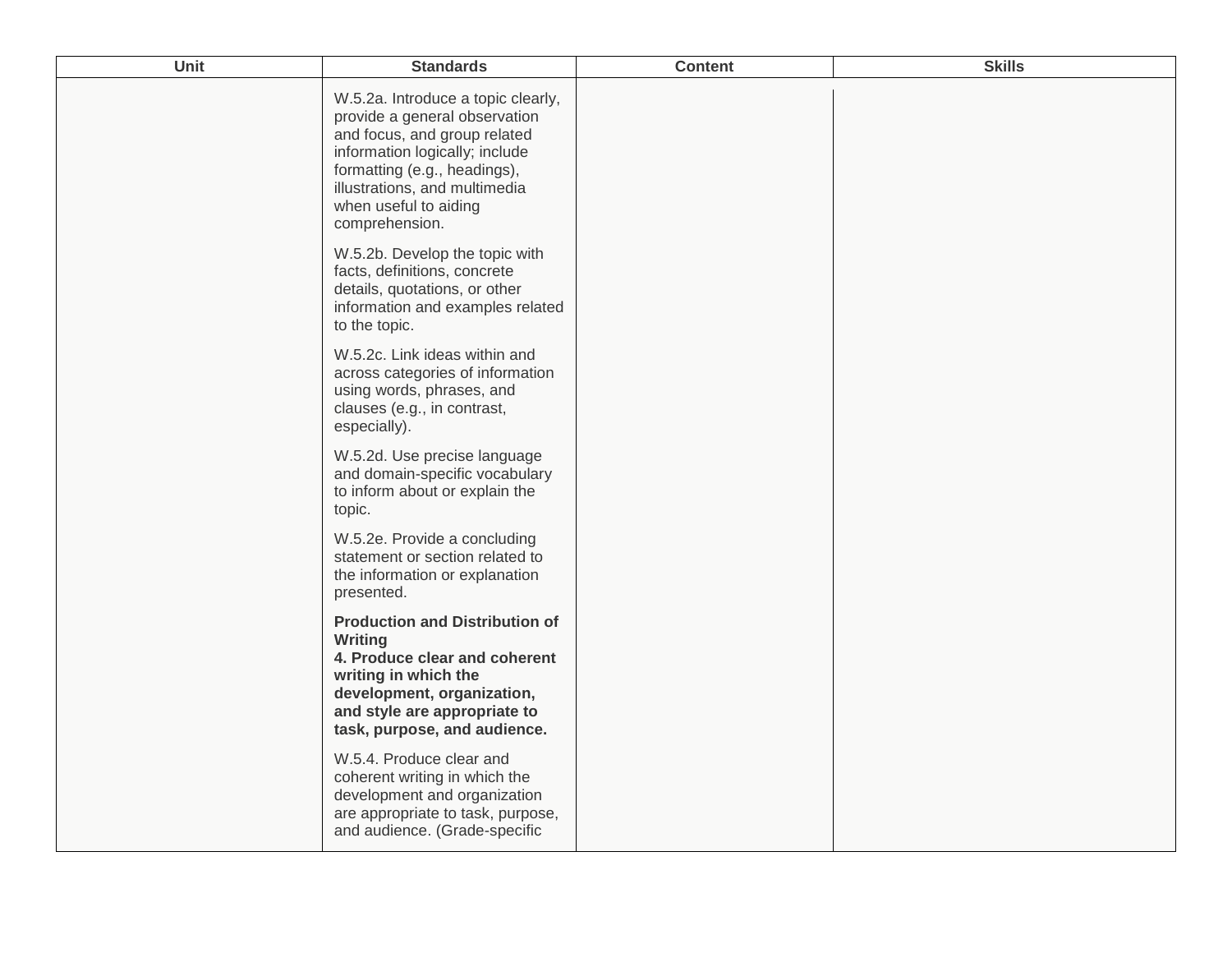| Unit | <b>Standards</b>                                                                                                                                                                                                                                                                                                  | <b>Content</b> | <b>Skills</b> |
|------|-------------------------------------------------------------------------------------------------------------------------------------------------------------------------------------------------------------------------------------------------------------------------------------------------------------------|----------------|---------------|
|      | expectations for writing types are<br>defined in standards 1-3 above.)<br>5. Develop and strengthen<br>writing as needed by planning,<br>revising, editing, rewriting, or<br>trying a new approach.                                                                                                               |                |               |
|      | W.5.5. With guidance and<br>support from peers and adults,<br>develop and strengthen writing<br>as needed by planning, revising,<br>editing, rewriting, or trying a new<br>approach.                                                                                                                              |                |               |
|      | 6. Use technology, including<br>the Internet, to produce and<br>publish writing and to interact<br>and collaborate with others.                                                                                                                                                                                   |                |               |
|      | W.5.6. With some guidance and<br>support from adults, use<br>technology, including the<br>Internet, to produce and publish<br>writing as well as to interact and<br>collaborate with others;<br>demonstrate sufficient command<br>of keyboarding skills to type a<br>minimum of two pages in a single<br>sitting. |                |               |
|      | <b>Research to Build and Present</b><br><b>Knowledge</b><br>7. Conduct short as well as<br>more sustained research<br>projects based on focused<br>questions, demonstrating<br>understanding of the subject<br>under investigation.                                                                               |                |               |
|      | W.5.7. Conduct short research<br>projects that use several sources<br>to build knowledge through<br>investigation of different aspects<br>of a topic.                                                                                                                                                             |                |               |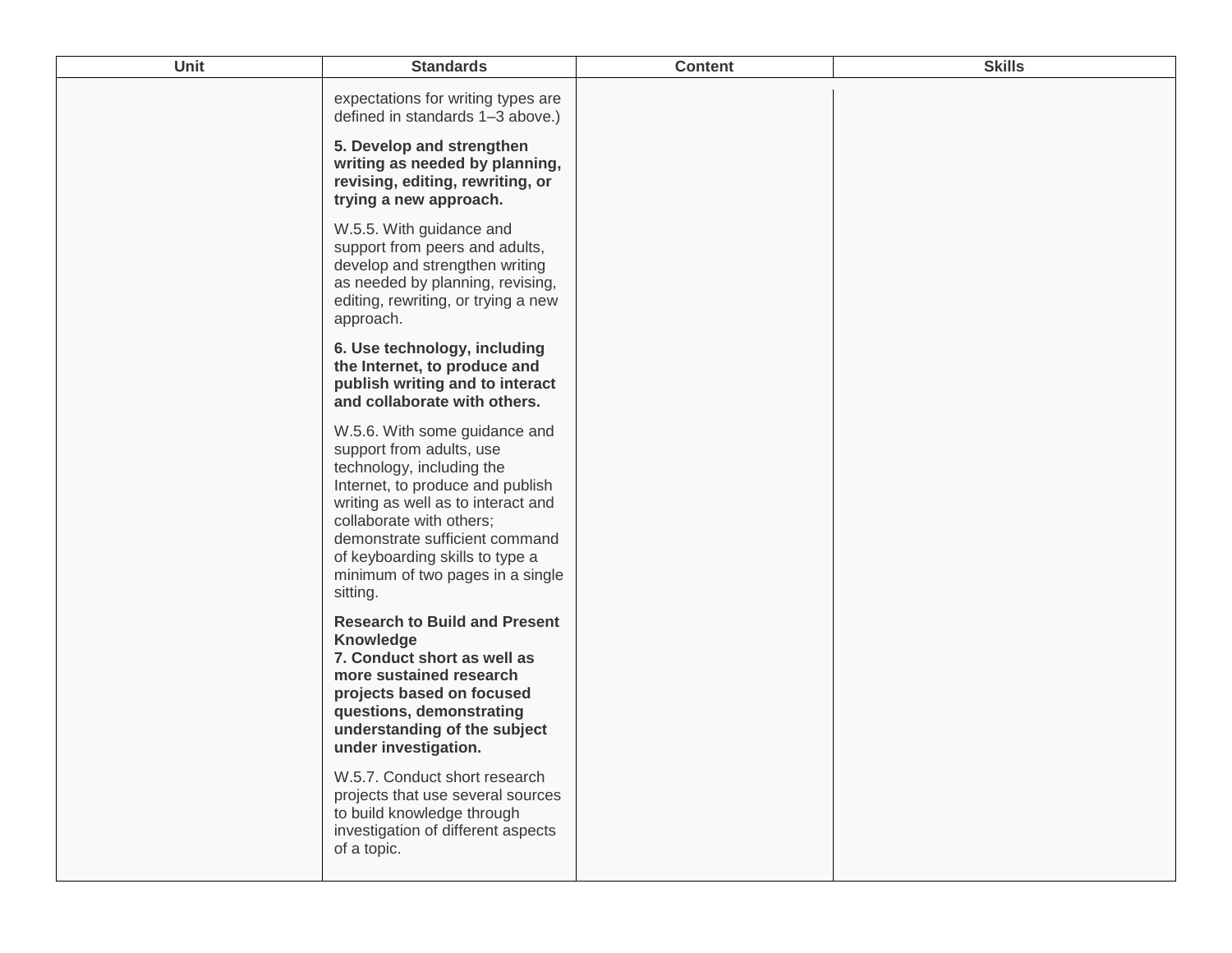| <b>Unit</b> | <b>Standards</b>                                                                                                                                                                                                                                      | <b>Content</b> | <b>Skills</b> |
|-------------|-------------------------------------------------------------------------------------------------------------------------------------------------------------------------------------------------------------------------------------------------------|----------------|---------------|
|             | 8. Gather relevant information<br>from multiple print and digital<br>sources, assess the credibility<br>and accuracy of each source,<br>and integrate the information<br>while avoiding plagiarism.                                                   |                |               |
|             | W.5.8. Recall relevant<br>information from experiences or<br>gather relevant information from<br>print and digital sources;<br>summarize or paraphrase<br>information in notes and finished<br>work, and provide a list of<br>sources.                |                |               |
|             | 9. Draw evidence from literary<br>or informational texts to<br>support analysis, reflection,<br>and research.                                                                                                                                         |                |               |
|             | W.5.9. Draw evidence from<br>literary or informational texts to<br>support analysis, reflection, and<br>research.                                                                                                                                     |                |               |
|             | W.5.9a. Apply grade 5 Reading<br>standards to literature (e.g.,<br>"Compare and contrast two or<br>more characters, settings, or<br>events in a story or a drama,<br>drawing on specific details in the<br>text [e.g., how characters<br>interact]"). |                |               |
|             | W.5.9b. Apply grade 5 Reading<br>standards to informational texts<br>(e.g., "Explain how an author<br>uses reasons and evidence to<br>support particular points in a text,<br>identifying which reasons and<br>evidence support which<br>point[s]").  |                |               |
|             | <b>Range of Writing</b><br>10. Write routinely over                                                                                                                                                                                                   |                |               |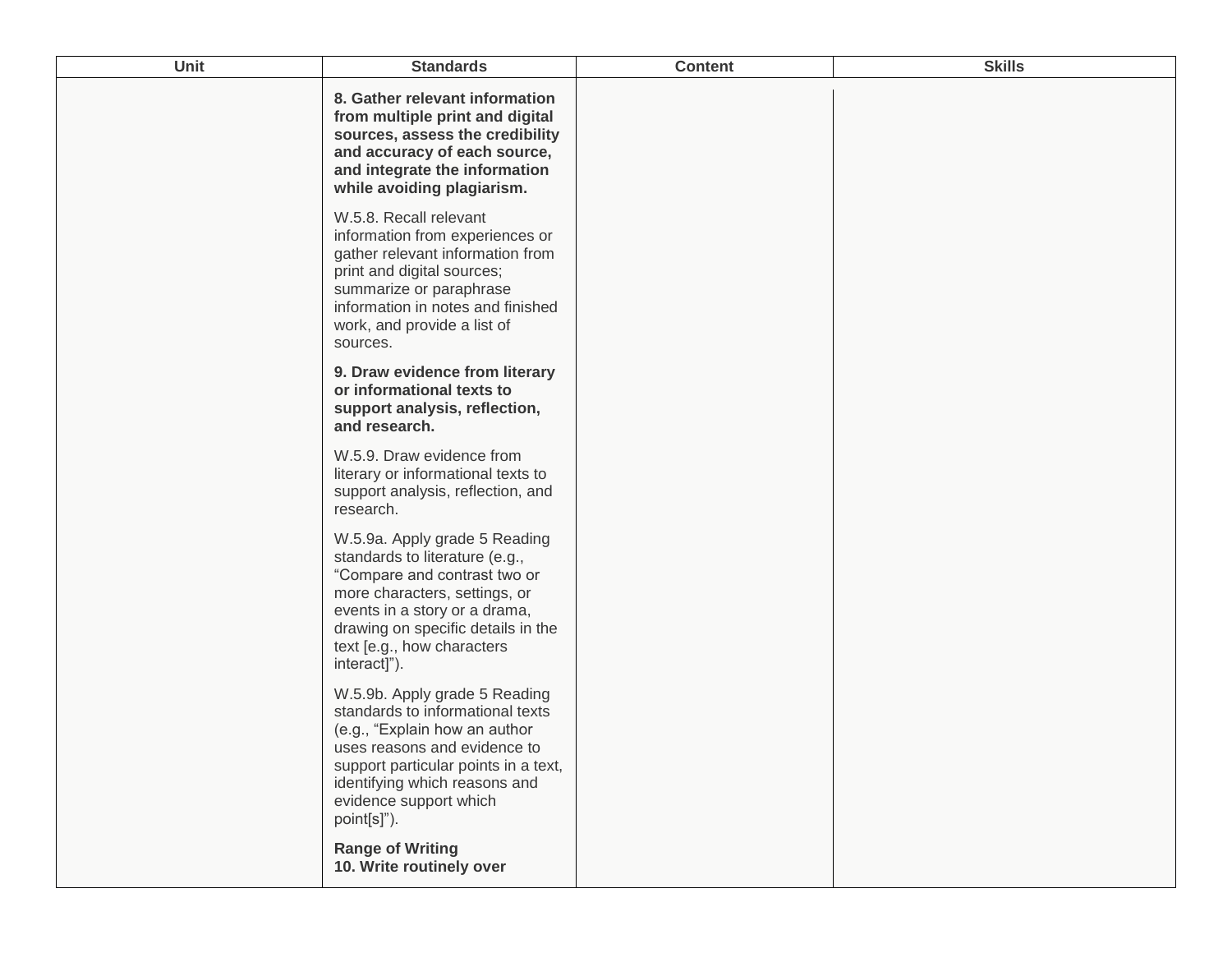| <b>Unit</b>      | <b>Standards</b>                                                                                                                                                                                                                                                                                                                                                                                                                                                                                                 | <b>Content</b>                                                                                                                                                                                   | <b>Skills</b>                                                                                                                                                                                                                                                                                                                                                                                                                                                                                                                                   |
|------------------|------------------------------------------------------------------------------------------------------------------------------------------------------------------------------------------------------------------------------------------------------------------------------------------------------------------------------------------------------------------------------------------------------------------------------------------------------------------------------------------------------------------|--------------------------------------------------------------------------------------------------------------------------------------------------------------------------------------------------|-------------------------------------------------------------------------------------------------------------------------------------------------------------------------------------------------------------------------------------------------------------------------------------------------------------------------------------------------------------------------------------------------------------------------------------------------------------------------------------------------------------------------------------------------|
|                  | extended time frames (time for<br>research, reflection, and<br>revision) and shorter time<br>frames (a single sitting or a<br>day or two) for a range of<br>tasks, purposes, and<br>audiences.                                                                                                                                                                                                                                                                                                                   |                                                                                                                                                                                                  |                                                                                                                                                                                                                                                                                                                                                                                                                                                                                                                                                 |
|                  | W.5.10. Write routinely over<br>extended time frames (time for<br>research, reflection, and revision)<br>and shorter time frames (a single<br>sitting or a day or two) for a<br>range of discipline-specific tasks,<br>purposes, and audiences.                                                                                                                                                                                                                                                                  |                                                                                                                                                                                                  |                                                                                                                                                                                                                                                                                                                                                                                                                                                                                                                                                 |
|                  | © Copyright 2010. National<br>Governors Association Center for<br>Best Practices and Council of<br>Chief State School Officers. All<br>rights reserved.                                                                                                                                                                                                                                                                                                                                                          |                                                                                                                                                                                                  |                                                                                                                                                                                                                                                                                                                                                                                                                                                                                                                                                 |
| <b>Narrative</b> | <b>CCSS: ELA &amp; Literacy in</b><br><b>History/Social Studies,</b><br><b>Science, &amp; Technical Subjects</b><br>$K-5$<br><b>CCSS: Grade 5</b><br>Writing<br>3. Write narratives to develop<br>real or imagined experiences<br>or events using effective<br>technique, well-chosen details,<br>and well-structured event<br>sequences.<br>W.5.3. Write narratives to<br>develop real or imagined<br>experiences or events using<br>effective technique, descriptive<br>details, and clear event<br>sequences. | Narrative writing<br><b>Writing Mechanics</b><br>Conventions of standard<br>English Grammar<br>Word choice<br>Voice<br>Transitions<br>Audience<br>Organization<br>Purpose<br>Writing genre/theme | The students will be able to:<br>Write a narrative piece using effective<br>techniques<br>Keep information and ideas relevant<br>$\bullet$<br>to topic<br>Write at least five paragraphs<br>correctly<br>Make logical transitions<br>Write clear introduction and<br>conclusion<br>Write to get the attention of the<br>audience<br>Maintain point of view<br>Edit for grammar and conventions<br>Self-edit with a rubric<br>Peer-edit with a rubric<br>Revise work based on editing<br>Vary sentence format<br>Establish a purpose for writing |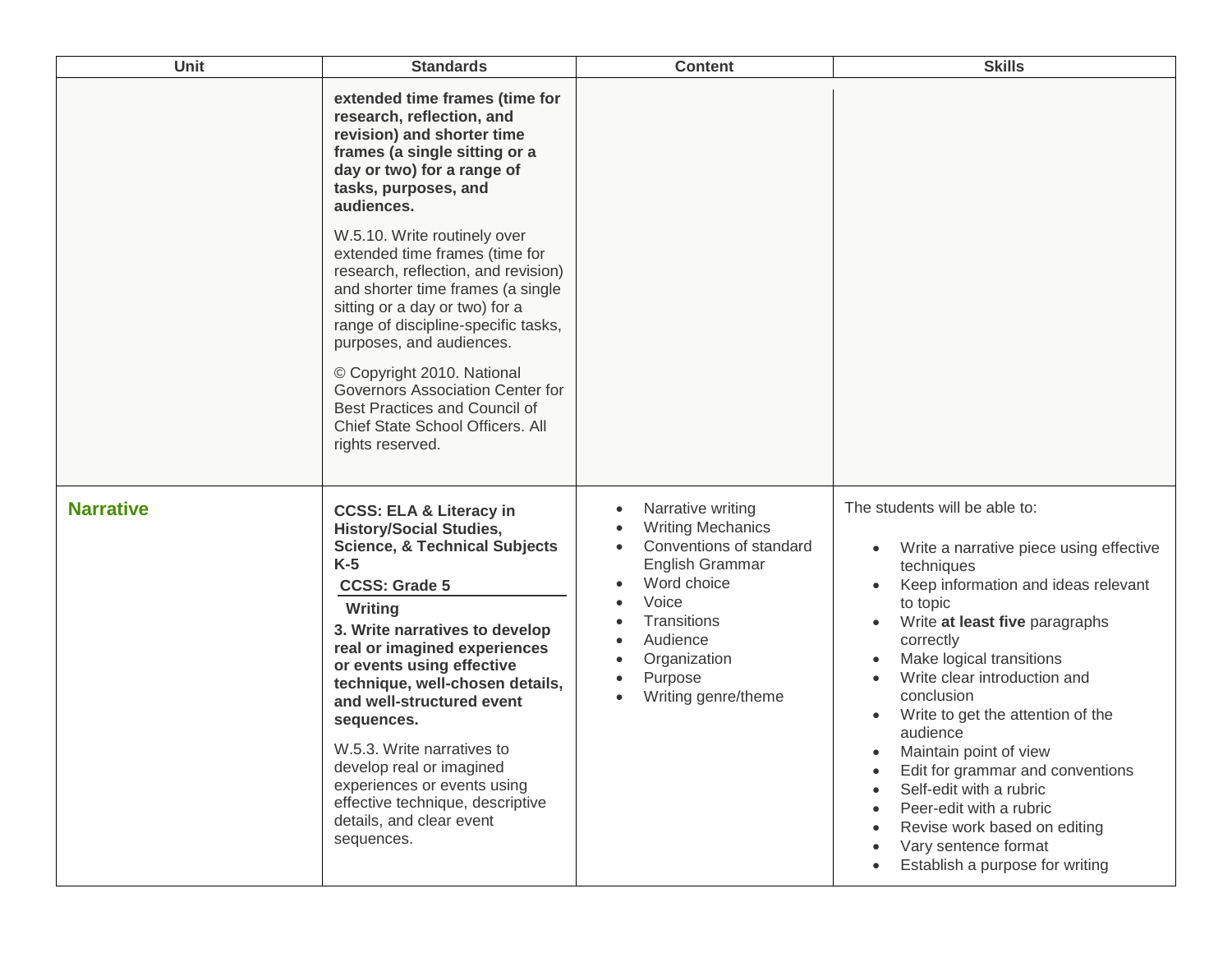| Unit                                             | <b>Standards</b>                                                                                                                                                                                                                                                                            | <b>Content</b>                                                                                                                                                     | <b>Skills</b>                                                                                                                                                                                                                                                          |
|--------------------------------------------------|---------------------------------------------------------------------------------------------------------------------------------------------------------------------------------------------------------------------------------------------------------------------------------------------|--------------------------------------------------------------------------------------------------------------------------------------------------------------------|------------------------------------------------------------------------------------------------------------------------------------------------------------------------------------------------------------------------------------------------------------------------|
|                                                  | W.5.3a. Orient the reader by<br>establishing a situation and<br>introducing a narrator and/or<br>characters; organize an event<br>sequence that unfolds naturally.                                                                                                                          |                                                                                                                                                                    | Experiment with different forms of<br>narrative<br>Incorporate figurative language<br>Draw on personal experience<br>Begin to use consistent tense                                                                                                                     |
|                                                  | W.5.3b. Use narrative<br>techniques, such as dialogue,<br>description, and pacing, to<br>develop experiences and events<br>or show the responses of<br>characters to situations.                                                                                                            |                                                                                                                                                                    |                                                                                                                                                                                                                                                                        |
|                                                  | W.5.3c. Use a variety of<br>transitional words, phrases, and<br>clauses to manage the sequence<br>of events.                                                                                                                                                                                |                                                                                                                                                                    |                                                                                                                                                                                                                                                                        |
|                                                  | W.5.3d. Use concrete words and<br>phrases and sensory details to<br>convey experiences and events<br>precisely.                                                                                                                                                                             |                                                                                                                                                                    |                                                                                                                                                                                                                                                                        |
|                                                  | W.5.3e. Provide a conclusion<br>that follows from the narrated<br>experiences or events.                                                                                                                                                                                                    |                                                                                                                                                                    |                                                                                                                                                                                                                                                                        |
|                                                  | © Copyright 2010. National<br>Governors Association Center for<br>Best Practices and Council of<br>Chief State School Officers. All<br>rights reserved.                                                                                                                                     |                                                                                                                                                                    |                                                                                                                                                                                                                                                                        |
| <b>Expository</b><br>(Explanatory/Informational) | <b>CCSS: ELA &amp; Literacy in</b><br><b>History/Social Studies,</b><br><b>Science, &amp; Technical Subjects</b><br>$K-5$<br><b>CCSS: Grade 5</b><br>Writing<br><b>Text Types and Purposes</b><br>1. Write arguments to support<br>claims in an analysis of<br>substantive topics or texts, | Informational writing<br><b>Writing Mechanics</b><br>Conventions of standard<br>English Grammar<br>Word choice<br>Voice<br>Transitions<br>Audience<br>Organization | The students will be able to:<br>Write an informational piece<br>$\bullet$<br>Brainstorm ideas<br>Keep information and ideas relevant<br>to topic<br>Use multiple paragraphs correctly<br>Make logical transitions/order<br>Write clear introduction and<br>conclusion |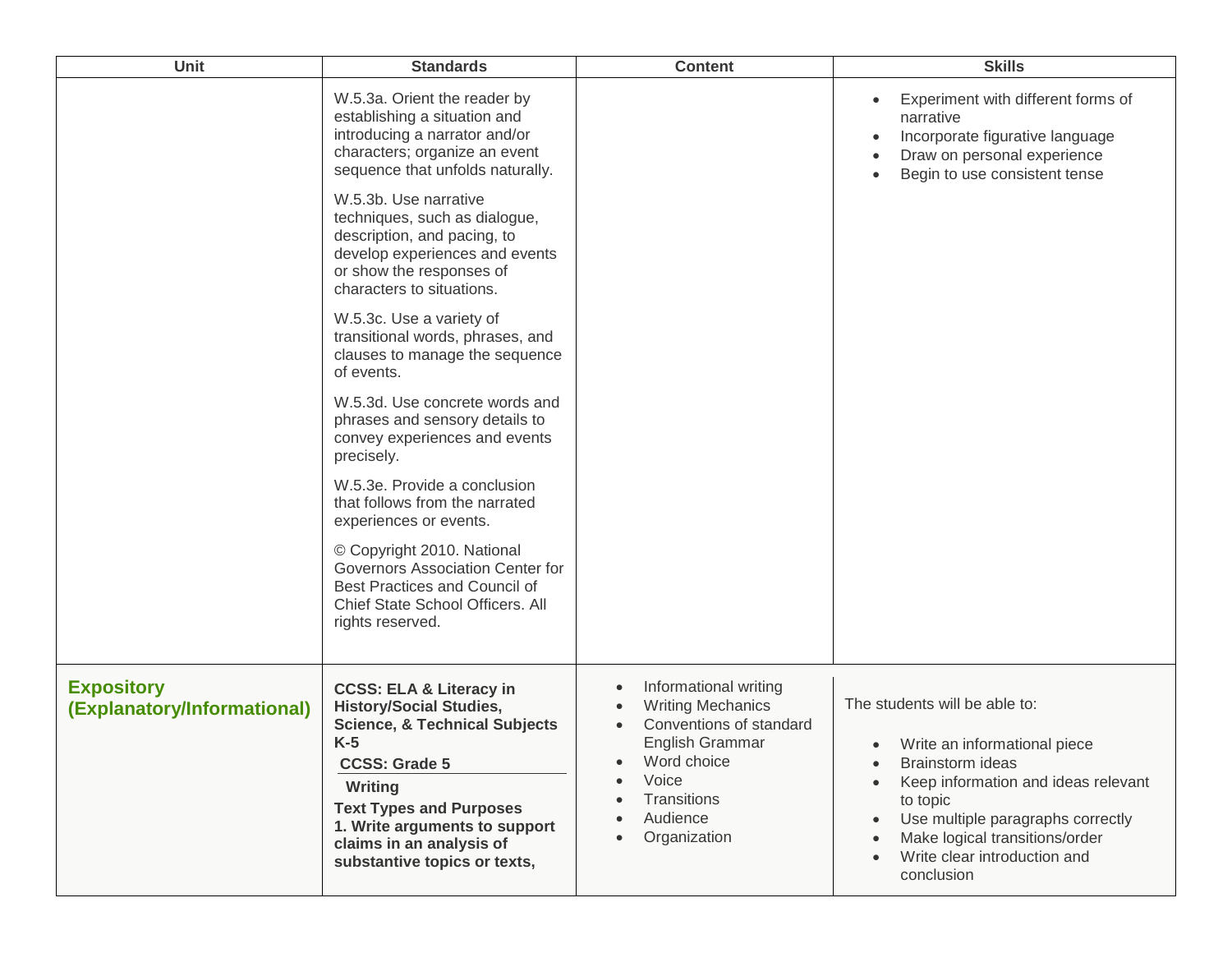| using valid reasoning and<br>Write to get the attention of the<br>Purpose<br>relevant and sufficient<br>audience<br>evidence.<br>Maintain voice or tone<br>Edit for grammar and conventions<br>W.5.1a. Introduce a topic or text<br>Self-edit with a rubric<br>$\bullet$<br>clearly, state an opinion, and<br>Peer-edit with a rubric<br>create an organizational<br>Revise work based on editing<br>structure in which ideas are<br>Vary sentence format<br>logically grouped to support the<br>Establish a purpose for writing<br>writer's purpose.<br>Draw on personal experience<br>W.5.1b. Provide logically ordered<br>Begin to use consistent tense<br>reasons that are supported by<br>Compare and contrast a topic<br>facts and details.<br>Explain the effects of a given cause<br>Write the cause of given effects<br>W.5.1c. Link opinion and reasons<br>Use data to enhance their writing<br>using words, phrases, and<br>Use precise vocabulary<br>clauses (e.g., consequently,<br>Use text reference<br>specifically).<br>W.5.1d. Provide a concluding<br>statement or section related to<br>the opinion presented.<br>2. Write<br>informative/explanatory texts<br>to examine and convey<br>complex ideas and information<br>clearly and accurately through<br>the effective selection,<br>organization, and analysis of<br>content.<br><b>W.5.2. Write</b><br>informative/explanatory texts to<br>examine a topic and convey<br>ideas and information clearly.<br>W.5.2a. Introduce a topic clearly,<br>provide a general observation<br>and focus, and group related<br>information logically; include<br>formatting (e.g., headings),<br>illustrations, and multimedia<br>when useful to aiding<br>comprehension. | Unit | <b>Standards</b> | <b>Content</b> | <b>Skills</b> |
|--------------------------------------------------------------------------------------------------------------------------------------------------------------------------------------------------------------------------------------------------------------------------------------------------------------------------------------------------------------------------------------------------------------------------------------------------------------------------------------------------------------------------------------------------------------------------------------------------------------------------------------------------------------------------------------------------------------------------------------------------------------------------------------------------------------------------------------------------------------------------------------------------------------------------------------------------------------------------------------------------------------------------------------------------------------------------------------------------------------------------------------------------------------------------------------------------------------------------------------------------------------------------------------------------------------------------------------------------------------------------------------------------------------------------------------------------------------------------------------------------------------------------------------------------------------------------------------------------------------------------------------------------------------------------------------------------------------------------------------|------|------------------|----------------|---------------|
|                                                                                                                                                                                                                                                                                                                                                                                                                                                                                                                                                                                                                                                                                                                                                                                                                                                                                                                                                                                                                                                                                                                                                                                                                                                                                                                                                                                                                                                                                                                                                                                                                                                                                                                                      |      |                  |                |               |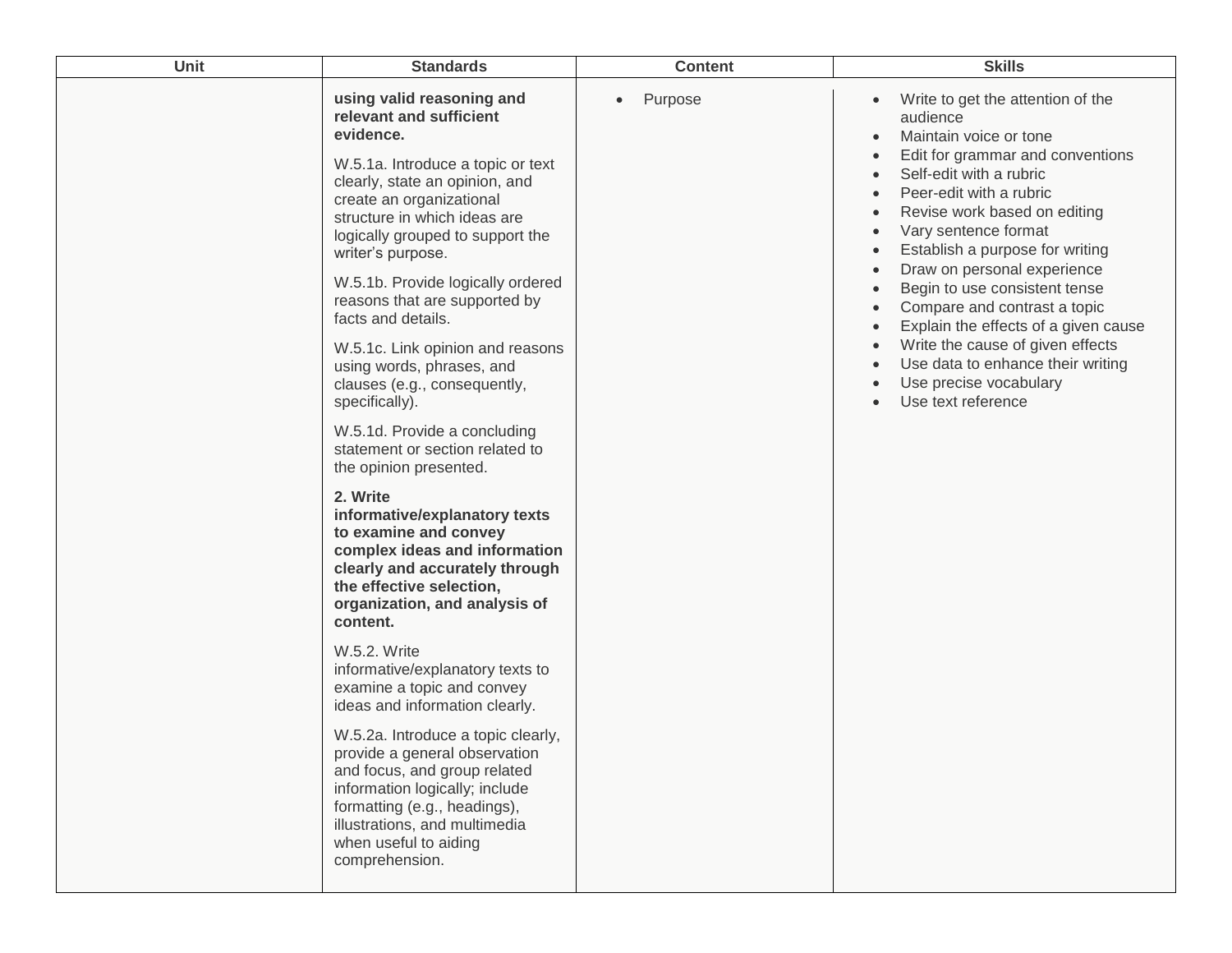| Unit | <b>Standards</b>                                                                                                                                                                                                                          | <b>Content</b> | <b>Skills</b> |
|------|-------------------------------------------------------------------------------------------------------------------------------------------------------------------------------------------------------------------------------------------|----------------|---------------|
|      | W.5.2b. Develop the topic with<br>facts, definitions, concrete<br>details, quotations, or other<br>information and examples related<br>to the topic.                                                                                      |                |               |
|      | W.5.2c. Link ideas within and<br>across categories of information<br>using words, phrases, and<br>clauses (e.g., in contrast,<br>especially).                                                                                             |                |               |
|      | W.5.2d. Use precise language<br>and domain-specific vocabulary<br>to inform about or explain the<br>topic.                                                                                                                                |                |               |
|      | W.5.2e. Provide a concluding<br>statement or section related to<br>the information or explanation<br>presented.                                                                                                                           |                |               |
|      | <b>Production and Distribution of</b><br>Writing<br>4. Produce clear and coherent<br>writing in which the<br>development, organization,<br>and style are appropriate to<br>task, purpose, and audience.                                   |                |               |
|      | W.5.4. Produce clear and<br>coherent writing in which the<br>development and organization<br>are appropriate to task, purpose,<br>and audience. (Grade-specific<br>expectations for writing types are<br>defined in standards 1-3 above.) |                |               |
|      | 5. Develop and strengthen<br>writing as needed by planning,<br>revising, editing, rewriting, or<br>trying a new approach.                                                                                                                 |                |               |
|      | W.5.5. With guidance and<br>support from peers and adults,<br>develop and strengthen writing                                                                                                                                              |                |               |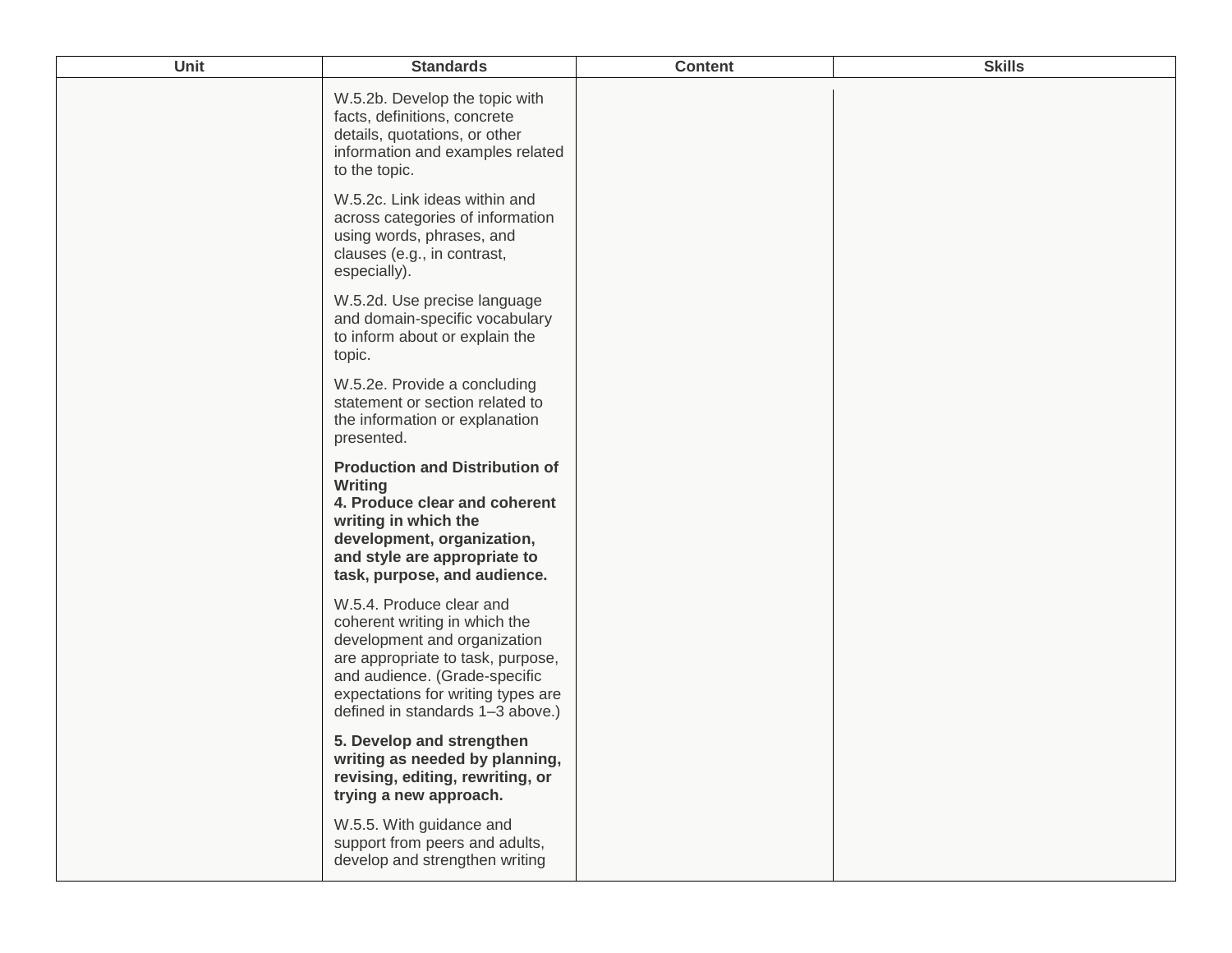| Unit | <b>Standards</b>                                                                                                                                                                                                                                                                                                  | <b>Content</b> | <b>Skills</b> |
|------|-------------------------------------------------------------------------------------------------------------------------------------------------------------------------------------------------------------------------------------------------------------------------------------------------------------------|----------------|---------------|
|      | as needed by planning, revising,<br>editing, rewriting, or trying a new<br>approach.                                                                                                                                                                                                                              |                |               |
|      | 6. Use technology, including<br>the Internet, to produce and<br>publish writing and to interact<br>and collaborate with others.                                                                                                                                                                                   |                |               |
|      | W.5.6. With some guidance and<br>support from adults, use<br>technology, including the<br>Internet, to produce and publish<br>writing as well as to interact and<br>collaborate with others;<br>demonstrate sufficient command<br>of keyboarding skills to type a<br>minimum of two pages in a single<br>sitting. |                |               |
|      | <b>Range of Writing</b><br>10. Write routinely over<br>extended time frames (time for<br>research, reflection, and<br>revision) and shorter time<br>frames (a single sitting or a<br>day or two) for a range of<br>tasks, purposes, and<br>audiences.                                                             |                |               |
|      | W.5.10. Write routinely over<br>extended time frames (time for<br>research, reflection, and revision)<br>and shorter time frames (a single<br>sitting or a day or two) for a<br>range of discipline-specific tasks,<br>purposes, and audiences.                                                                   |                |               |
|      | © Copyright 2010. National<br>Governors Association Center for<br>Best Practices and Council of<br>Chief State School Officers. All<br>rights reserved.                                                                                                                                                           |                |               |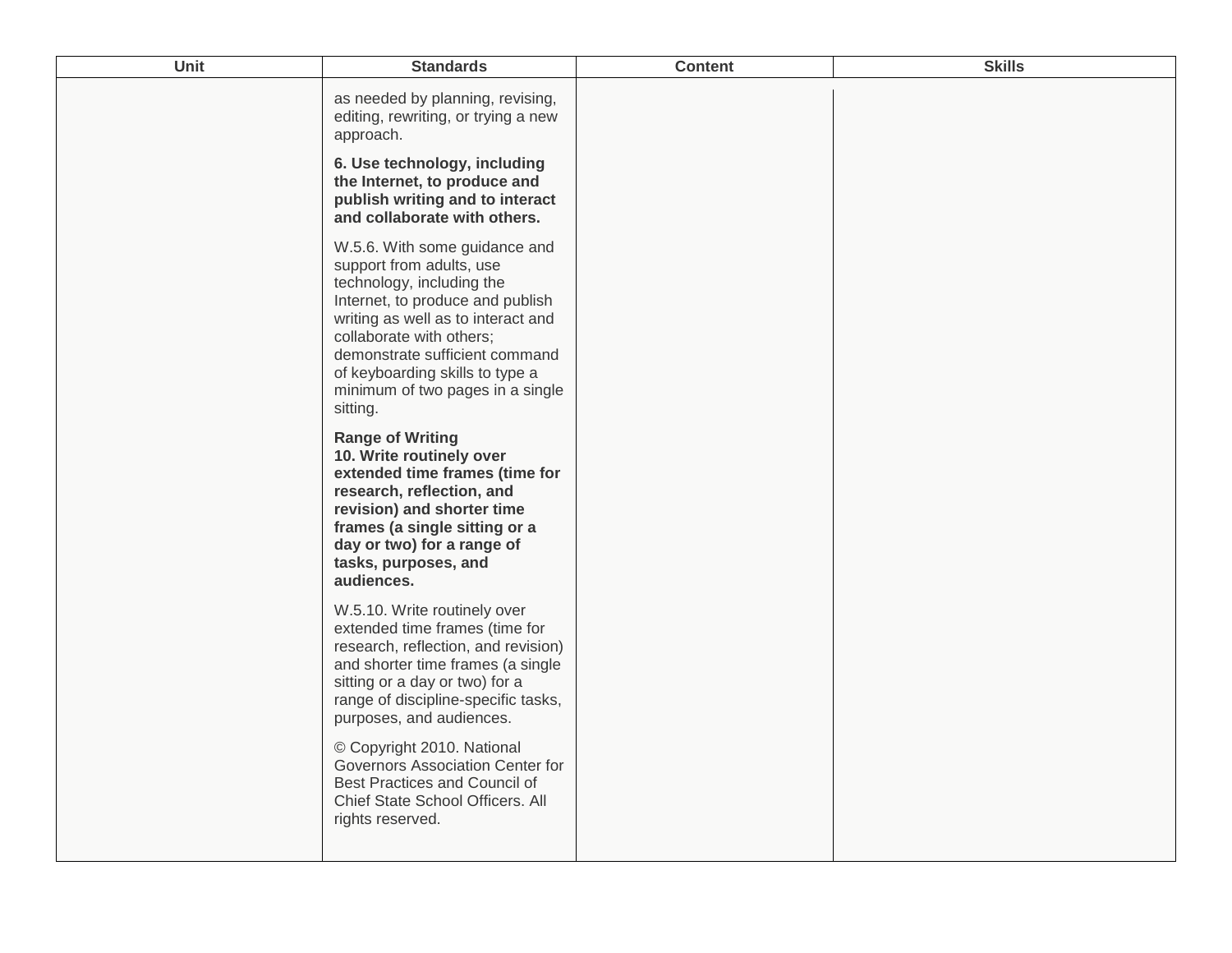| <b>Unit</b>       | <b>Standards</b>                                                                                                                                                                                                                                                                                                                                                 | <b>Content</b>                                                                                                                                                                                                                                                                                                                                                                                                             | <b>Skills</b>                                                                                                                                                                                  |
|-------------------|------------------------------------------------------------------------------------------------------------------------------------------------------------------------------------------------------------------------------------------------------------------------------------------------------------------------------------------------------------------|----------------------------------------------------------------------------------------------------------------------------------------------------------------------------------------------------------------------------------------------------------------------------------------------------------------------------------------------------------------------------------------------------------------------------|------------------------------------------------------------------------------------------------------------------------------------------------------------------------------------------------|
| <b>Persuasive</b> | <b>CCSS: ELA &amp; Literacy in</b><br><b>History/Social Studies,</b><br><b>Science, &amp; Technical Subjects</b><br>$K-5$<br><b>CCSS: Grade 5</b><br>Writing<br><b>Text Types and Purposes</b><br>1. Write arguments to support<br>claims in an analysis of<br>substantive topics or texts,<br>using valid reasoning and<br>relevant and sufficient<br>evidence. | The students will be able to:<br><b>Writing Mechanics</b><br>Conventions of standard English<br>Grammar<br>$\bullet$<br>Word choice<br>detail<br>Voice<br>$\bullet$<br><b>Transitions</b><br>Audience<br>to topic<br>Organization<br>$\bullet$<br>Purpose<br>Make logical transitions<br>Persuasive techniques<br>Write clear introduction and<br>conclusion<br>Write to get the attention of the<br>$\bullet$<br>audience | Write an opinion piece with supporting<br>Develop an argument in their writing<br>Keep information and ideas relevant<br>Use multiple paragraphs correctly                                     |
|                   | W.5.1. Write opinion pieces on<br>topics or texts, supporting a point<br>of view with reasons and<br>information.                                                                                                                                                                                                                                                |                                                                                                                                                                                                                                                                                                                                                                                                                            | Maintain point of view<br>$\bullet$<br>Edit for grammar and conventions<br>Self-edit with a rubric<br>Peer-edit with a rubric<br>Revise work based on editing<br>$\bullet$                     |
|                   | W.5.1a. Introduce a topic or text<br>clearly, state an opinion, and<br>create an organizational<br>structure in which ideas are<br>logically grouped to support the<br>writer's purpose.                                                                                                                                                                         | $\bullet$<br>$\bullet$<br>$\bullet$                                                                                                                                                                                                                                                                                                                                                                                        | Vary sentence format<br>Establish a purpose for writing<br>Utilize persuasive techniques to reach<br>the audience<br>Draw on personal experience<br>$\bullet$<br>Begin to use consistent tense |
|                   | W.5.1b. Provide logically ordered<br>reasons that are supported by<br>facts and details.                                                                                                                                                                                                                                                                         |                                                                                                                                                                                                                                                                                                                                                                                                                            | Support opinion with text evidence                                                                                                                                                             |
|                   | W.5.1c. Link opinion and reasons<br>using words, phrases, and<br>clauses (e.g., consequently,<br>specifically).                                                                                                                                                                                                                                                  |                                                                                                                                                                                                                                                                                                                                                                                                                            |                                                                                                                                                                                                |
|                   | W.5.1d. Provide a concluding<br>statement or section related to<br>the opinion presented.                                                                                                                                                                                                                                                                        |                                                                                                                                                                                                                                                                                                                                                                                                                            |                                                                                                                                                                                                |
|                   | 2. Write<br>informative/explanatory texts<br>to examine and convey<br>complex ideas and information<br>clearly and accurately through<br>the effective selection,                                                                                                                                                                                                |                                                                                                                                                                                                                                                                                                                                                                                                                            |                                                                                                                                                                                                |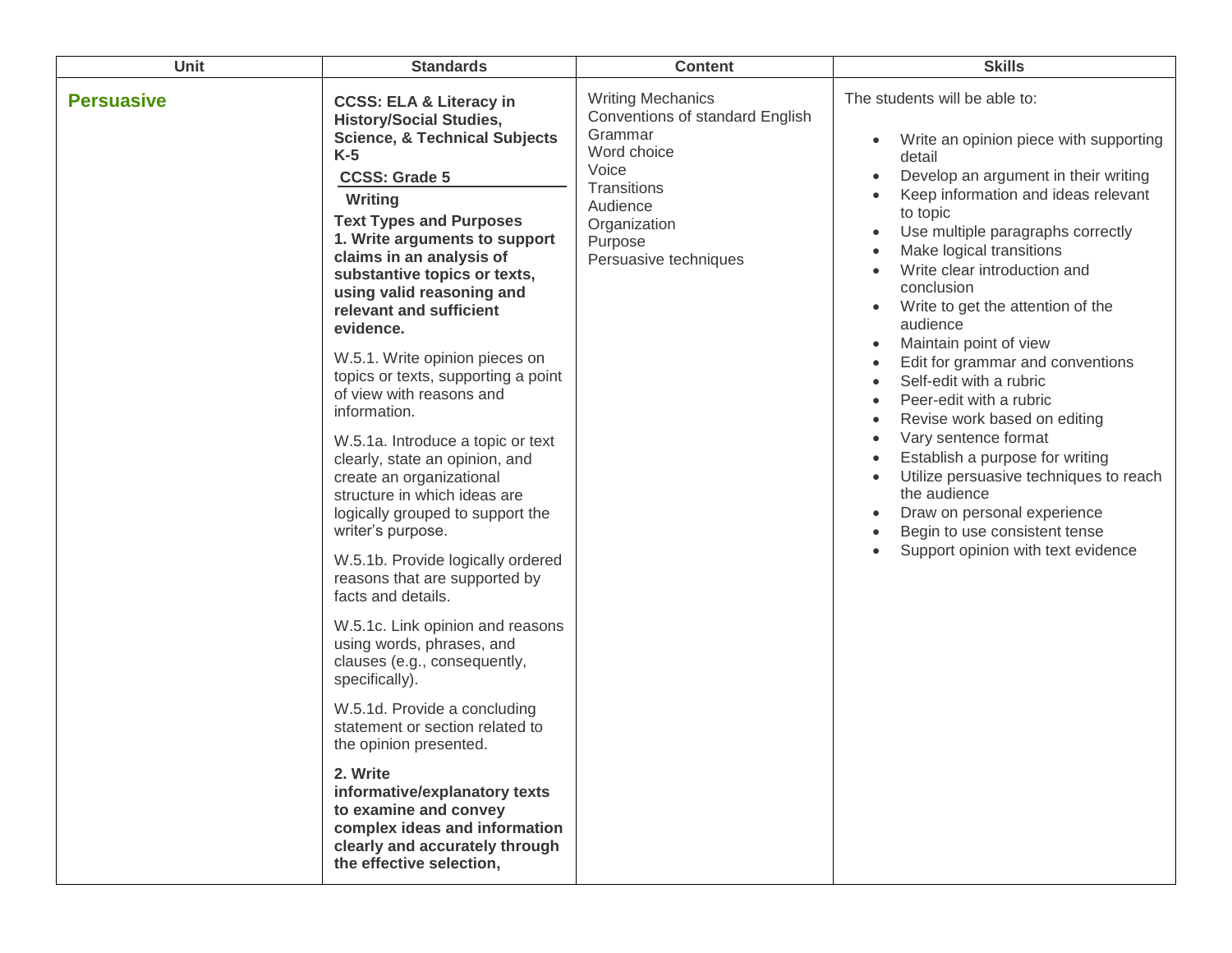| Unit | <b>Standards</b>                                                                                                                                                                                                                                  | <b>Content</b> | <b>Skills</b> |
|------|---------------------------------------------------------------------------------------------------------------------------------------------------------------------------------------------------------------------------------------------------|----------------|---------------|
|      | organization, and analysis of<br>content.                                                                                                                                                                                                         |                |               |
|      | W.5.2. Write<br>informative/explanatory texts to<br>examine a topic and convey<br>ideas and information clearly.                                                                                                                                  |                |               |
|      | W.5.2a. Introduce a topic clearly,<br>provide a general observation<br>and focus, and group related<br>information logically; include<br>formatting (e.g., headings),<br>illustrations, and multimedia<br>when useful to aiding<br>comprehension. |                |               |
|      | W.5.2b. Develop the topic with<br>facts, definitions, concrete<br>details, quotations, or other<br>information and examples related<br>to the topic.                                                                                              |                |               |
|      | W.5.2c. Link ideas within and<br>across categories of information<br>using words, phrases, and<br>clauses (e.g., in contrast,<br>especially).                                                                                                     |                |               |
|      | W.5.2d. Use precise language<br>and domain-specific vocabulary<br>to inform about or explain the<br>topic.                                                                                                                                        |                |               |
|      | W.5.2e. Provide a concluding<br>statement or section related to<br>the information or explanation<br>presented.                                                                                                                                   |                |               |
|      | © Copyright 2010. National<br>Governors Association Center for<br>Best Practices and Council of<br>Chief State School Officers. All<br>rights reserved.                                                                                           |                |               |
|      |                                                                                                                                                                                                                                                   |                |               |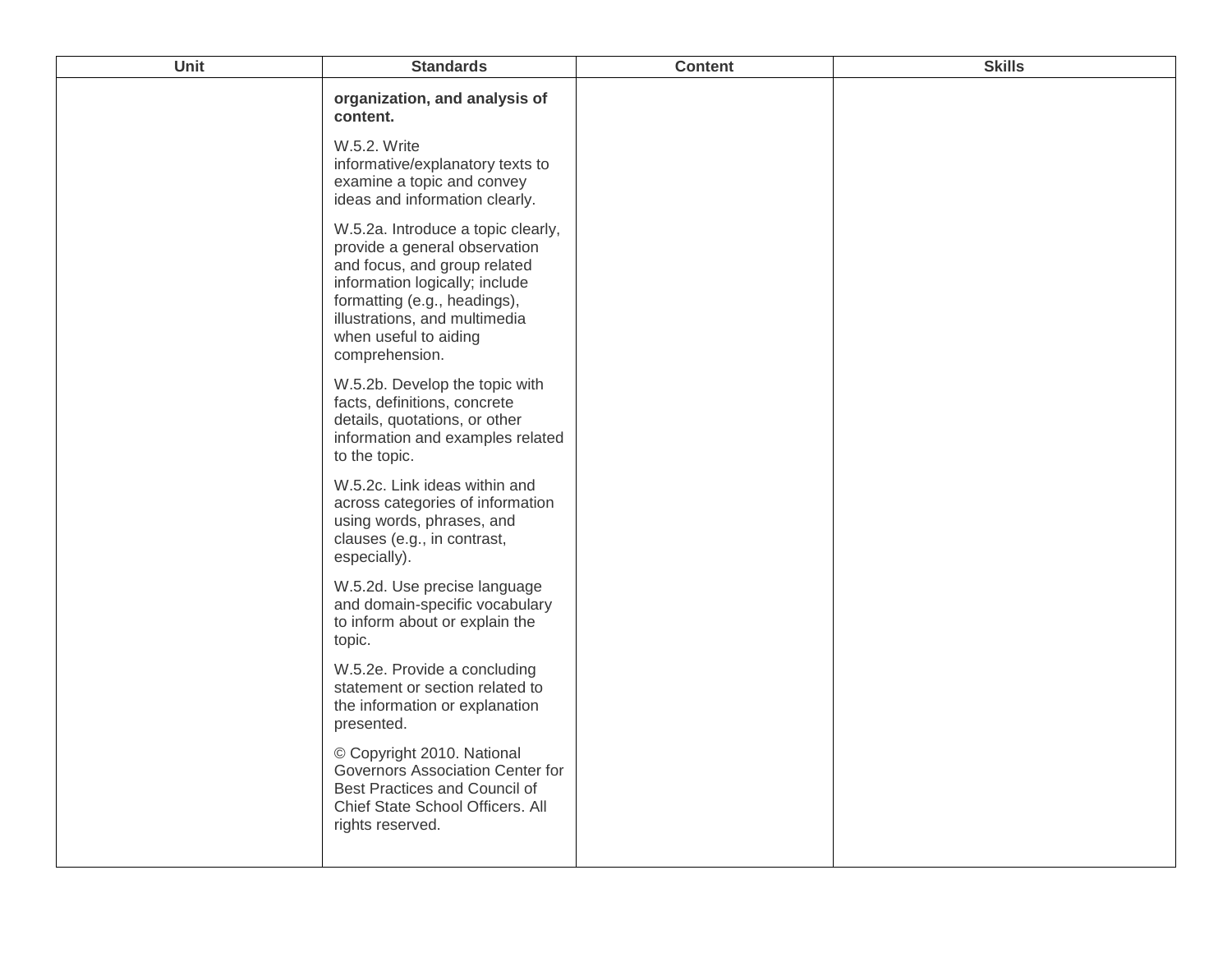| Unit            | <b>Standards</b>                                                                                                                                                                                                                                                                                                                                                                                                                                                                                                                                                                                                                                                                                                                                                                                                                                                                                                                                                                                                                                                                                                                   | <b>Content</b>                                                                                                                                                                      | <b>Skills</b>                                                                                                                                                                                                                                                                                                                                                                                                                                                                                                                                                                                                                                                                                                                       |
|-----------------|------------------------------------------------------------------------------------------------------------------------------------------------------------------------------------------------------------------------------------------------------------------------------------------------------------------------------------------------------------------------------------------------------------------------------------------------------------------------------------------------------------------------------------------------------------------------------------------------------------------------------------------------------------------------------------------------------------------------------------------------------------------------------------------------------------------------------------------------------------------------------------------------------------------------------------------------------------------------------------------------------------------------------------------------------------------------------------------------------------------------------------|-------------------------------------------------------------------------------------------------------------------------------------------------------------------------------------|-------------------------------------------------------------------------------------------------------------------------------------------------------------------------------------------------------------------------------------------------------------------------------------------------------------------------------------------------------------------------------------------------------------------------------------------------------------------------------------------------------------------------------------------------------------------------------------------------------------------------------------------------------------------------------------------------------------------------------------|
| <b>Research</b> | <b>CCSS: ELA &amp; Literacy in</b><br><b>History/Social Studies,</b><br><b>Science, &amp; Technical Subjects</b><br>$K-5$<br><b>CCSS: Grade 5</b><br>Writing<br>2. Write<br>informative/explanatory texts<br>to examine and convey<br>complex ideas and information<br>clearly and accurately through<br>the effective selection,<br>organization, and analysis of<br>content.<br>W.5.2. Write<br>informative/explanatory texts to<br>examine a topic and convey<br>ideas and information clearly.<br>W.5.2a. Introduce a topic clearly,<br>provide a general observation<br>and focus, and group related<br>information logically; include<br>formatting (e.g., headings),<br>illustrations, and multimedia<br>when useful to aiding<br>comprehension.<br>W.5.2b. Develop the topic with<br>facts, definitions, concrete<br>details, quotations, or other<br>information and examples related<br>to the topic.<br>W.5.2c. Link ideas within and<br>across categories of information<br>using words, phrases, and<br>clauses (e.g., in contrast,<br>especially).<br>W.5.2d. Use precise language<br>and domain-specific vocabulary | <b>Writing Mechanics</b><br>Conventions of standard<br>English Grammar<br>Word choice<br>Voice<br><b>Transitions</b><br>Audience<br>Organization<br>Purpose<br>Sources for research | The students will be able to:<br>Write a research report<br>$\bullet$<br>Keep information and ideas relevant<br>to topic<br>Gather important information on note<br>$\bullet$<br>cards<br>Use multiple paragraphs correctly<br>Make logical transitions<br>Write clear introduction and<br>conclusion<br>Write to get the attention of the<br>$\bullet$<br>audience<br>Maintain point of view<br>$\bullet$<br>Edit for grammar and conventions<br>Self-edit with a rubric<br>$\bullet$<br>Peer-edit with a rubric<br>$\bullet$<br>Revise work based on editing<br>$\bullet$<br>Vary sentence format<br>Use consistent tense<br>Summarize information in<br>chronological order<br>Bite sources (begin MLA instruction<br>and usage) |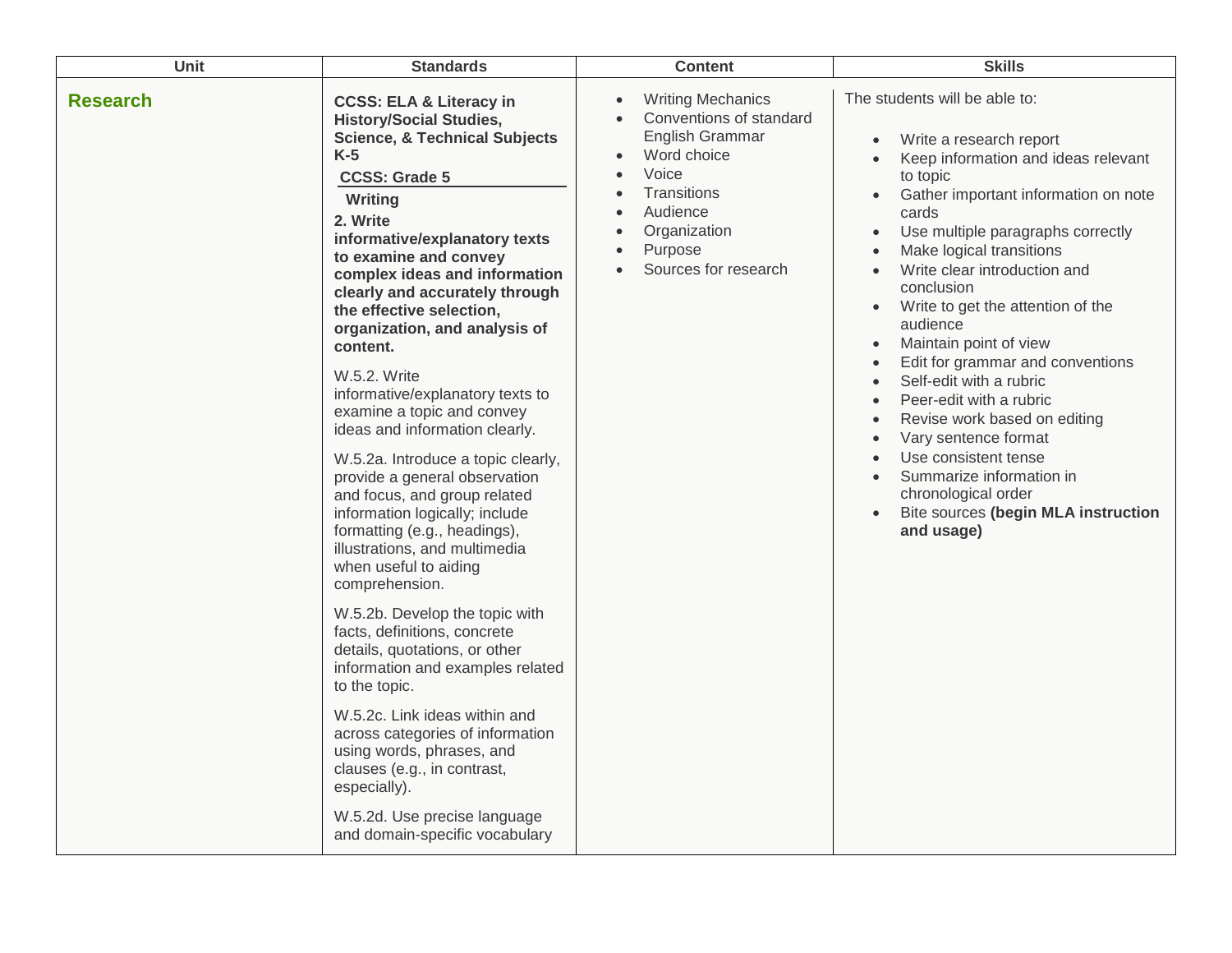| <b>Unit</b> | <b>Standards</b>                                                                                                                                                                                                                          | <b>Content</b> | <b>Skills</b> |
|-------------|-------------------------------------------------------------------------------------------------------------------------------------------------------------------------------------------------------------------------------------------|----------------|---------------|
|             | to inform about or explain the<br>topic.                                                                                                                                                                                                  |                |               |
|             | W.5.2e. Provide a concluding<br>statement or section related to<br>the information or explanation<br>presented.                                                                                                                           |                |               |
|             | <b>Production and Distribution of</b><br>Writing<br>4. Produce clear and coherent<br>writing in which the<br>development, organization,<br>and style are appropriate to<br>task, purpose, and audience.                                   |                |               |
|             | W.5.4. Produce clear and<br>coherent writing in which the<br>development and organization<br>are appropriate to task, purpose,<br>and audience. (Grade-specific<br>expectations for writing types are<br>defined in standards 1-3 above.) |                |               |
|             | 5. Develop and strengthen<br>writing as needed by planning,<br>revising, editing, rewriting, or<br>trying a new approach.                                                                                                                 |                |               |
|             | W.5.5. With guidance and<br>support from peers and adults,<br>develop and strengthen writing<br>as needed by planning, revising,<br>editing, rewriting, or trying a new<br>approach.                                                      |                |               |
|             | 6. Use technology, including<br>the Internet, to produce and<br>publish writing and to interact<br>and collaborate with others.                                                                                                           |                |               |
|             | W.5.6. With some guidance and<br>support from adults, use<br>technology, including the<br>Internet, to produce and publish<br>writing as well as to interact and                                                                          |                |               |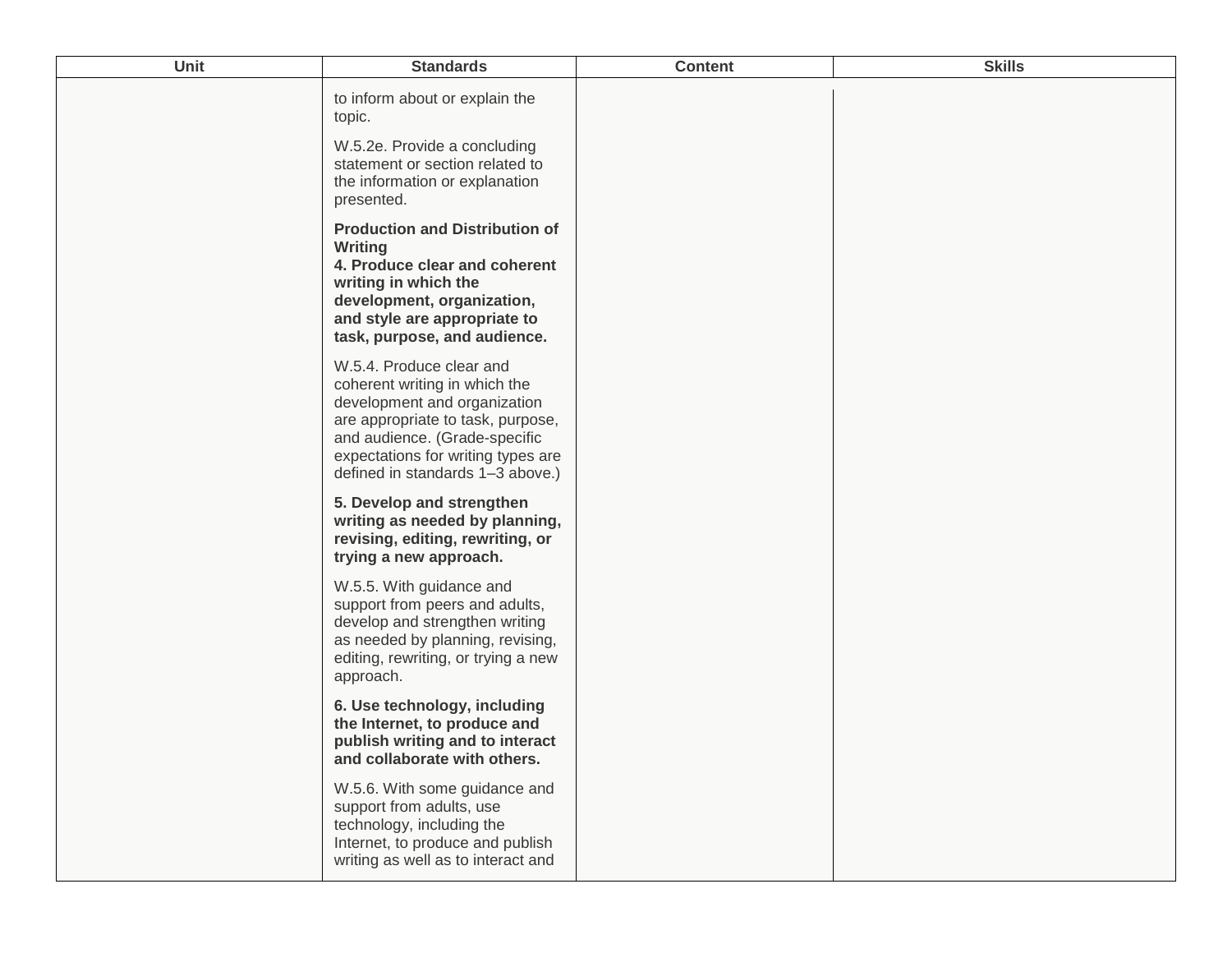| <b>Unit</b> | <b>Standards</b>                                                                                                                                                                                                                       | <b>Content</b> | <b>Skills</b> |
|-------------|----------------------------------------------------------------------------------------------------------------------------------------------------------------------------------------------------------------------------------------|----------------|---------------|
|             | collaborate with others;<br>demonstrate sufficient command<br>of keyboarding skills to type a<br>minimum of two pages in a single<br>sitting.                                                                                          |                |               |
|             | <b>Research to Build and Present</b><br>Knowledge<br>7. Conduct short as well as<br>more sustained research<br>projects based on focused<br>questions, demonstrating<br>understanding of the subject<br>under investigation.           |                |               |
|             | W.5.7. Conduct short research<br>projects that use several sources<br>to build knowledge through<br>investigation of different aspects<br>of a topic.                                                                                  |                |               |
|             | 8. Gather relevant information<br>from multiple print and digital<br>sources, assess the credibility<br>and accuracy of each source,<br>and integrate the information<br>while avoiding plagiarism.                                    |                |               |
|             | W.5.8. Recall relevant<br>information from experiences or<br>gather relevant information from<br>print and digital sources;<br>summarize or paraphrase<br>information in notes and finished<br>work, and provide a list of<br>sources. |                |               |
|             | 9. Draw evidence from literary<br>or informational texts to<br>support analysis, reflection,<br>and research.                                                                                                                          |                |               |
|             | W.5.9. Draw evidence from<br>literary or informational texts to                                                                                                                                                                        |                |               |